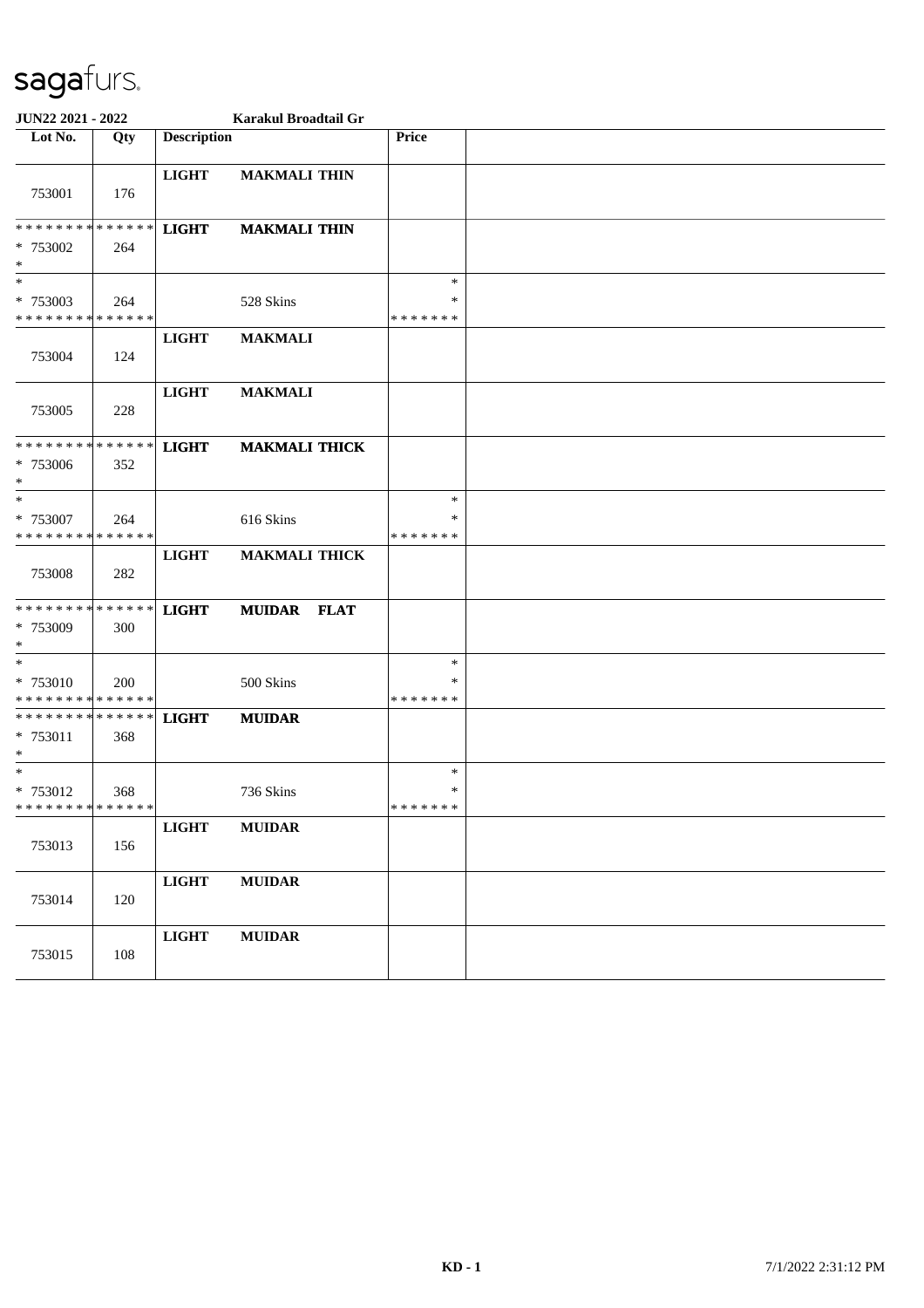| JUN22 2021 - 2022                                            |     |                    | Karakul Broadtail Gr |               |  |
|--------------------------------------------------------------|-----|--------------------|----------------------|---------------|--|
| $\overline{\text{Lot No.}}$                                  | Qty | <b>Description</b> |                      | <b>Price</b>  |  |
| * * * * * * * * * * * * * * *                                |     |                    |                      |               |  |
| * 753021                                                     | 276 | <b>SKY</b>         | <b>MAKMALI THIN</b>  |               |  |
| $*$                                                          |     |                    |                      |               |  |
| $*$                                                          |     |                    |                      | $\ast$        |  |
| * 753022                                                     | 184 |                    | 460 Skins            | $\ast$        |  |
| * * * * * * * * * * * * * *                                  |     |                    |                      | * * * * * * * |  |
| * * * * * * * * * * * * * * *                                |     | <b>SKY</b>         | <b>MAKMALI THICK</b> |               |  |
| * 753023                                                     | 200 |                    |                      |               |  |
| $*$<br>$*$                                                   |     |                    |                      | $\ast$        |  |
| * 753024                                                     | 200 |                    | 400 Skins            | *             |  |
| * * * * * * * * * * * * * *                                  |     |                    |                      | * * * * * * * |  |
| * * * * * * * * * * * * * * *                                |     | <b>SKY</b>         | <b>MAKMALI THICK</b> |               |  |
| * 753025                                                     | 360 |                    |                      |               |  |
| $*$                                                          |     |                    |                      |               |  |
|                                                              |     |                    |                      | $\ast$        |  |
| * 753026                                                     | 270 |                    | 630 Skins            | ∗             |  |
| * * * * * * * * * * * * * *<br>* * * * * * * * * * * * * * * |     |                    |                      | * * * * * * * |  |
| * 753027                                                     | 258 | <b>SKY</b>         | MUIDAR FLAT          |               |  |
| $*$                                                          |     |                    |                      |               |  |
| $*$                                                          |     |                    |                      | $\ast$        |  |
| * 753028                                                     | 258 |                    | 516 Skins            | $\ast$        |  |
| * * * * * * * * * * * * * * *                                |     |                    |                      | * * * * * * * |  |
| * * * * * * * * * * * * * * *                                |     | <b>SKY</b>         | <b>MUIDAR</b>        |               |  |
| * 753029                                                     | 384 |                    |                      |               |  |
| $*$                                                          |     |                    |                      | $\ast$        |  |
| $*$<br>* 753030                                              |     |                    | 672 Skins            | *             |  |
| * * * * * * * * * * * * * *                                  | 288 |                    |                      | * * * * * * * |  |
|                                                              |     | <b>SKY</b>         | <b>MUIDAR</b>        |               |  |
| 753031                                                       | 216 |                    |                      |               |  |
|                                                              |     |                    |                      |               |  |
|                                                              |     | <b>SKY</b>         | <b>MUIDAR</b>        |               |  |
| 753032                                                       | 156 |                    |                      |               |  |
|                                                              |     |                    |                      |               |  |
| 753033                                                       |     | <b>SKY</b>         | <b>MUIDAR</b>        |               |  |
|                                                              | 72  |                    |                      |               |  |
|                                                              |     | <b>SKY</b>         | <b>MUIDAR</b>        |               |  |
| 753034                                                       | 114 |                    |                      |               |  |
|                                                              |     |                    |                      |               |  |
| * * * * * * * * * * * * * * *                                |     | <b>SKY</b>         | <b>MUIDAR</b>        |               |  |
| $*753035$                                                    | 264 |                    |                      |               |  |
| $*$                                                          |     |                    |                      |               |  |
| $\ast$                                                       |     |                    |                      | $\ast$<br>∗   |  |
| * 753036<br>* * * * * * * * * * * * * *                      | 176 |                    | 440 Skins            | * * * * * * * |  |
| * * * * * * * * <mark>* * * * * *</mark>                     |     | <b>SKY</b>         | <b>MUIDAR</b>        |               |  |
| * 753037                                                     | 196 |                    |                      |               |  |
| $*$                                                          |     |                    |                      |               |  |
| $*$                                                          |     |                    |                      | $\ast$        |  |
| * 753038                                                     | 196 |                    | 392 Skins            | *             |  |
| * * * * * * * * * * * * * *                                  |     |                    |                      | * * * * * * * |  |
|                                                              |     | <b>SKY</b>         | <b>MUIDAR</b>        |               |  |
| 753039                                                       | 306 |                    |                      |               |  |
|                                                              |     |                    |                      |               |  |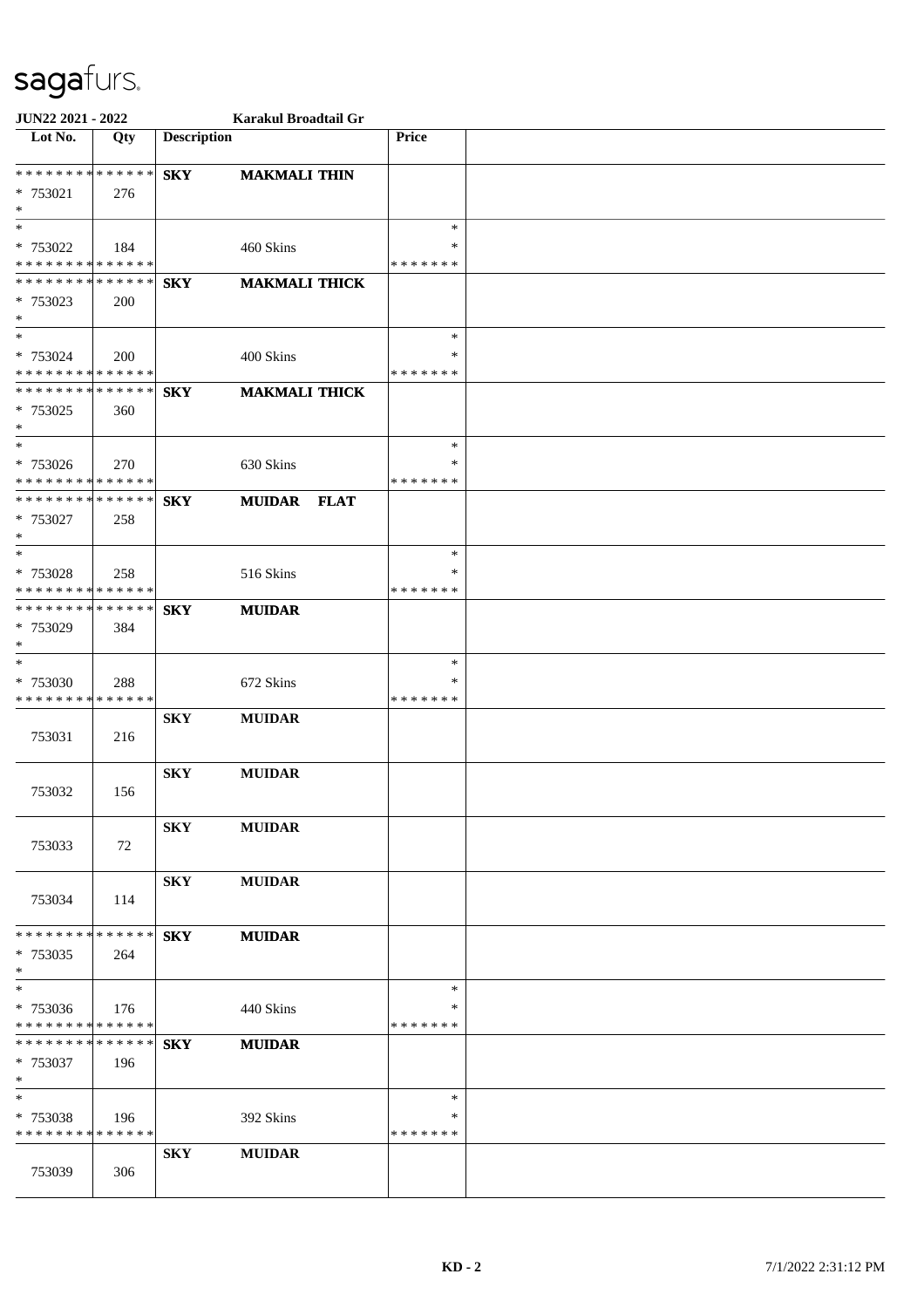| <b>JUN22 2021 - 2022</b> |        | Karakul Broadtail Gr                              |                      |       |  |
|--------------------------|--------|---------------------------------------------------|----------------------|-------|--|
| Lot No.                  | Qty    | <b>Description</b>                                |                      | Price |  |
| 753041                   | 240    | <b>Dark</b>                                       | <b>MAKMALI THIN</b>  |       |  |
| 753042                   | 60     | <b>Dark</b>                                       | <b>MAKMALI</b>       |       |  |
| 753043                   | 110    | <b>Dark</b>                                       | <b>MAKMALI</b>       |       |  |
| 753044                   | 212    | <b>Dark</b>                                       | <b>MAKMALI THICK</b> |       |  |
| 753045                   | 120    | <b>Dark</b>                                       | <b>MAKMALI THICK</b> |       |  |
| 753046                   | 160    | <b>Dark</b>                                       | <b>MAKMALI THICK</b> |       |  |
| 753047                   | 102    | <b>Dark</b>                                       | <b>MUIDAR</b>        |       |  |
| 753048                   | 342    | <b>Dark</b>                                       | <b>MUIDAR</b>        |       |  |
| 753049                   | 246    | <b>Dark</b>                                       | <b>MUIDAR</b>        |       |  |
| 753050                   | 216    | Dark                                              | <b>MUIDAR</b>        |       |  |
| 753051                   | 64     | Dark                                              | <b>MUIDAR</b>        |       |  |
| 753052                   | $80\,$ | <b>XDRK</b>                                       | <b>MAKMALI</b>       |       |  |
| 753053                   | 220    | <b>LIGHT</b><br>$\rm II$                          | <b>MUIDAR</b>        |       |  |
| 753054                   | 90     | <b>LIGHT</b><br>$\mathbf{I}\mathbf{I}$            | $\bf MUIDAR$         |       |  |
| 753055                   | 176    | ${\bf S}{\bf K}{\bf Y}$<br>$\mathbf{I}\mathbf{I}$ | $\bf MUIDAR$         |       |  |
| 753056                   | 70     | <b>Dark</b><br>$\rm II$                           | $\bf MUIDAR$         |       |  |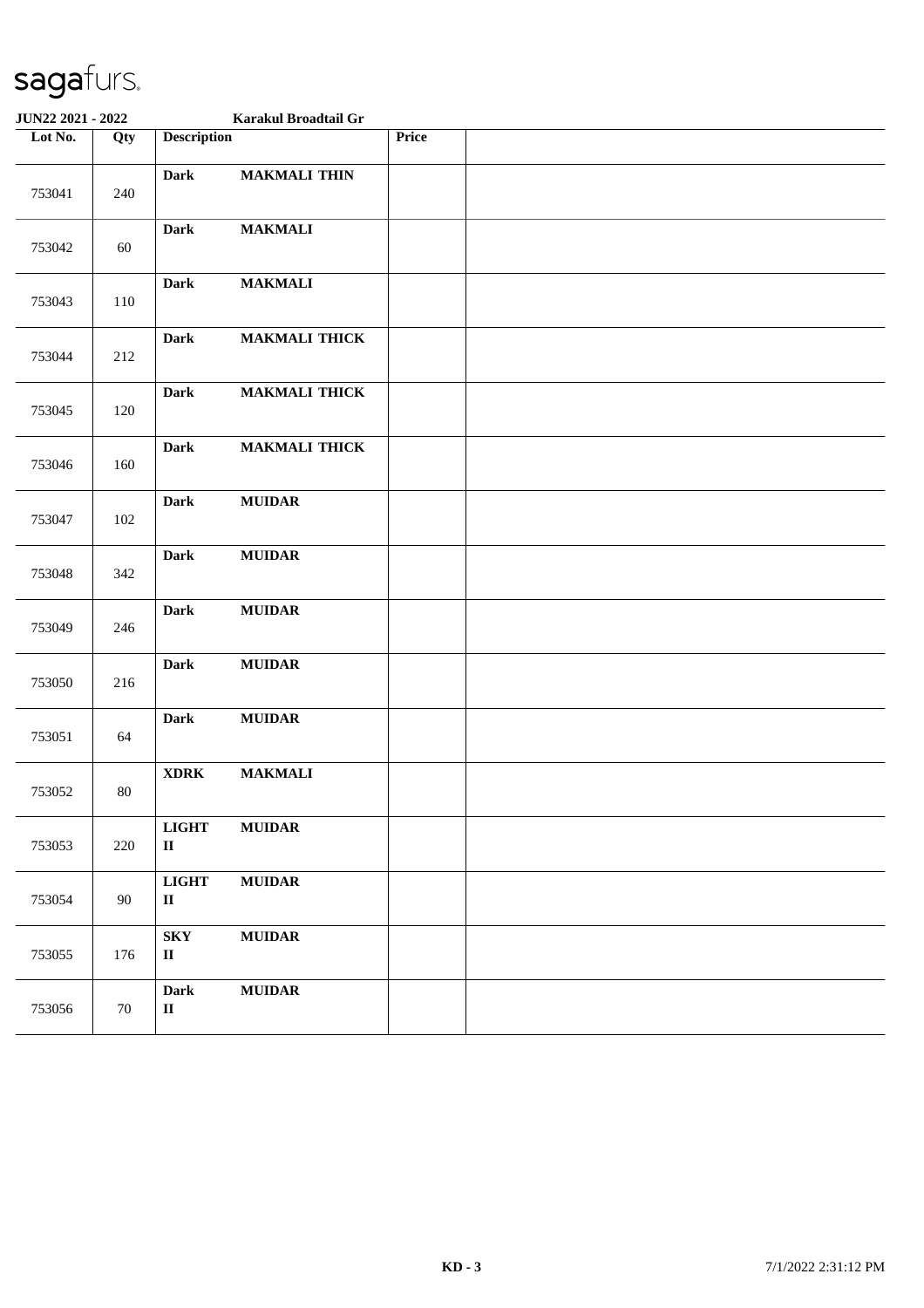| JUN22 2021 - 2022                                  |     |                    | Karakul Broadtail Bl |                                   |  |
|----------------------------------------------------|-----|--------------------|----------------------|-----------------------------------|--|
| Lot No.                                            | Qty | <b>Description</b> |                      | <b>Price</b>                      |  |
| 753501                                             | 260 | <b>Black</b>       | <b>MAKMALI THIN</b>  |                                   |  |
| 753504                                             | 146 | <b>Black</b>       | <b>MAKMALI</b>       |                                   |  |
| 753505                                             | 86  | <b>Black</b>       | <b>MAKMALI</b>       |                                   |  |
| * * * * * * * * * * * * * *<br>* 753506<br>$\ast$  | 300 | <b>Black</b>       | <b>MAKMALI THICK</b> |                                   |  |
| $\ast$<br>* 753507<br>* * * * * * * * * * * * * *  | 200 |                    | 500 Skins            | $\ast$<br>∗<br>* * * * * * *      |  |
| 753508                                             | 86  | <b>Black</b>       | <b>MAKMALI THICK</b> |                                   |  |
| 753509                                             | 180 | <b>Black</b>       | <b>MAKMALI THICK</b> |                                   |  |
| * * * * * * * * * * * * * *<br>* 753510<br>$\ast$  | 192 | <b>Black</b>       | <b>MUIDAR</b>        |                                   |  |
| $\ast$<br>* 753511<br>$\ast$                       | 288 |                    | $\boldsymbol{2}$     | $\ast$<br>$\ast$<br>$\ast$        |  |
| $\ast$<br>* 753512<br>* * * * * * * * * * * * * *  | 288 |                    | 768 Skins            | $\ast$<br>$\ast$<br>* * * * * * * |  |
| * * * * * * * * * * * * * *<br>* 753513<br>$\ast$  | 282 | <b>Black</b>       | <b>MUIDAR</b>        |                                   |  |
| $\ast$<br>* 753514<br>$\ast$                       | 188 |                    | $\sqrt{2}$           | $\ast$<br>$\ast$<br>$\ast$        |  |
| $\ast$<br>* 753515<br>$*$                          | 188 |                    | $\mathfrak{Z}$       | $\ast$<br>$\ast$<br>$\ast$        |  |
| $\ast$<br>* 753516<br>******** <mark>******</mark> | 188 |                    | 846 Skins            | $\ast$<br>$\ast$<br>* * * * * * * |  |
| * * * * * * * * * * * * * *<br>* 753517<br>$\ast$  | 204 | <b>Black</b>       | ${\bf MUIDAR}$       |                                   |  |
| $\ast$<br>* 753518<br>$\ast$                       | 206 |                    | $\overline{c}$       | $\ast$<br>∗<br>$\ast$             |  |
| $\ast$<br>* 753519<br>* * * * * * * * * * * * * *  | 206 |                    | 616 Skins            | $\ast$<br>$\ast$<br>* * * * * * * |  |